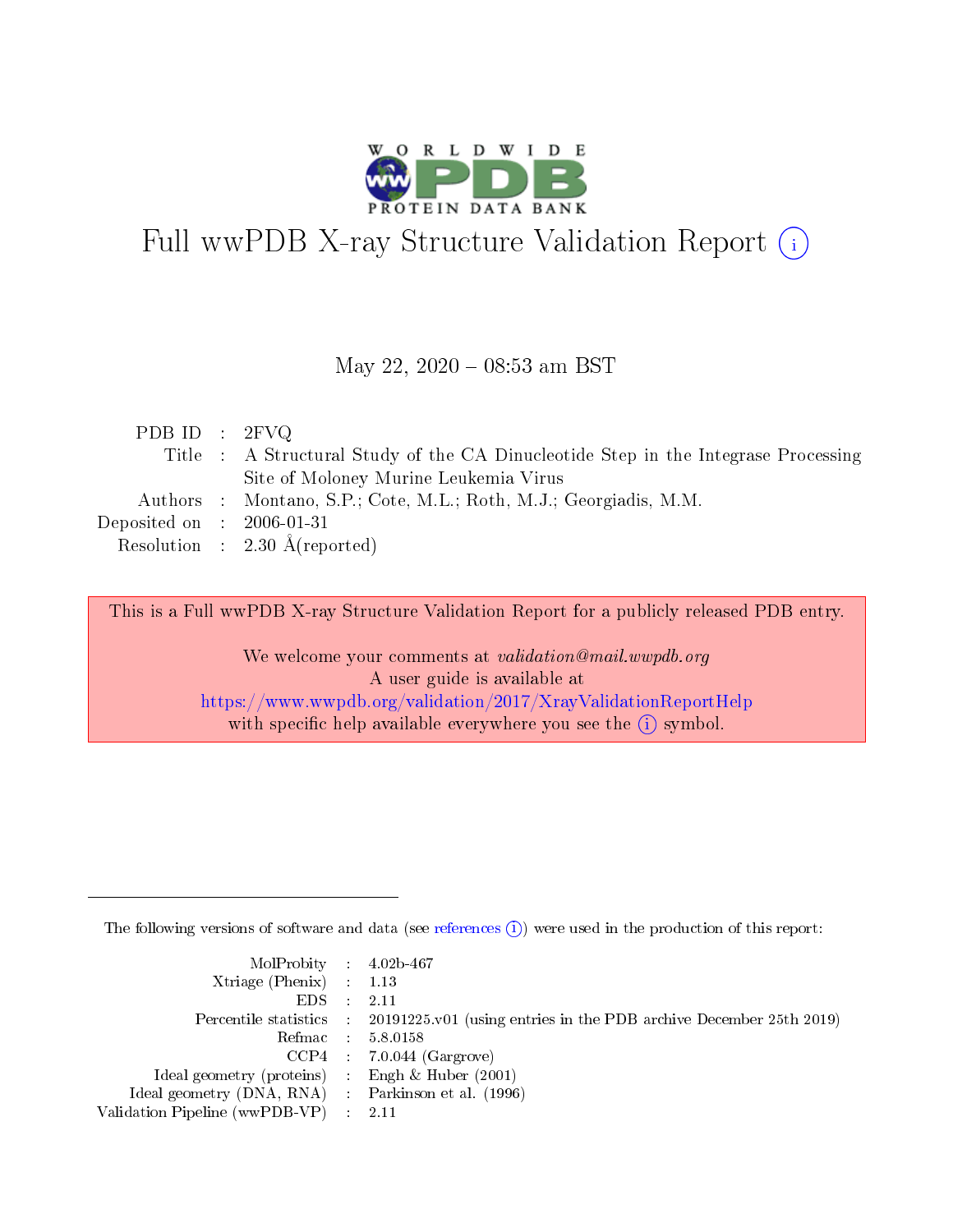# 1 [O](https://www.wwpdb.org/validation/2017/XrayValidationReportHelp#overall_quality)verall quality at a glance  $(i)$

The following experimental techniques were used to determine the structure: X-RAY DIFFRACTION

The reported resolution of this entry is 2.30 Å.

Percentile scores (ranging between 0-100) for global validation metrics of the entry are shown in the following graphic. The table shows the number of entries on which the scores are based.



| Metric                | Whole archive | <b>Similar resolution</b>                                 |  |
|-----------------------|---------------|-----------------------------------------------------------|--|
|                       | $(\#Entries)$ | $(\#\text{Entries}, \text{resolution range}(\text{\AA}))$ |  |
| $R_{free}$            | 130704        | $5042 (2.30 - 2.30)$                                      |  |
| Clashscore            | 141614        | $5643(2.30-2.30)$                                         |  |
| Ramachandran outliers | 138981        | $5575(2.30-2.30)$                                         |  |
| Sidechain outliers    | 138945        | $5575(2.30-2.30)$                                         |  |
| RSRZ outliers         | 127900        | $4938(2.30-2.30)$                                         |  |

The table below summarises the geometric issues observed across the polymeric chains and their fit to the electron density. The red, orange, yellow and green segments on the lower bar indicate the fraction of residues that contain outliers for  $>=3, 2, 1$  and 0 types of geometric quality criteria respectively. A grey segment represents the fraction of residues that are not modelled. The numeric value for each fraction is indicated below the corresponding segment, with a dot representing fractions  $\epsilon=5\%$  The upper red bar (where present) indicates the fraction of residues that have poor fit to the electron density. The numeric value is given above the bar.

| Mol | ${\rm Chain \mid Length}$ |     | Quality of chain |     |  |
|-----|---------------------------|-----|------------------|-----|--|
|     | I t                       | 31% | 69%              |     |  |
|     | 255                       | 7%  | 75%              | 22% |  |

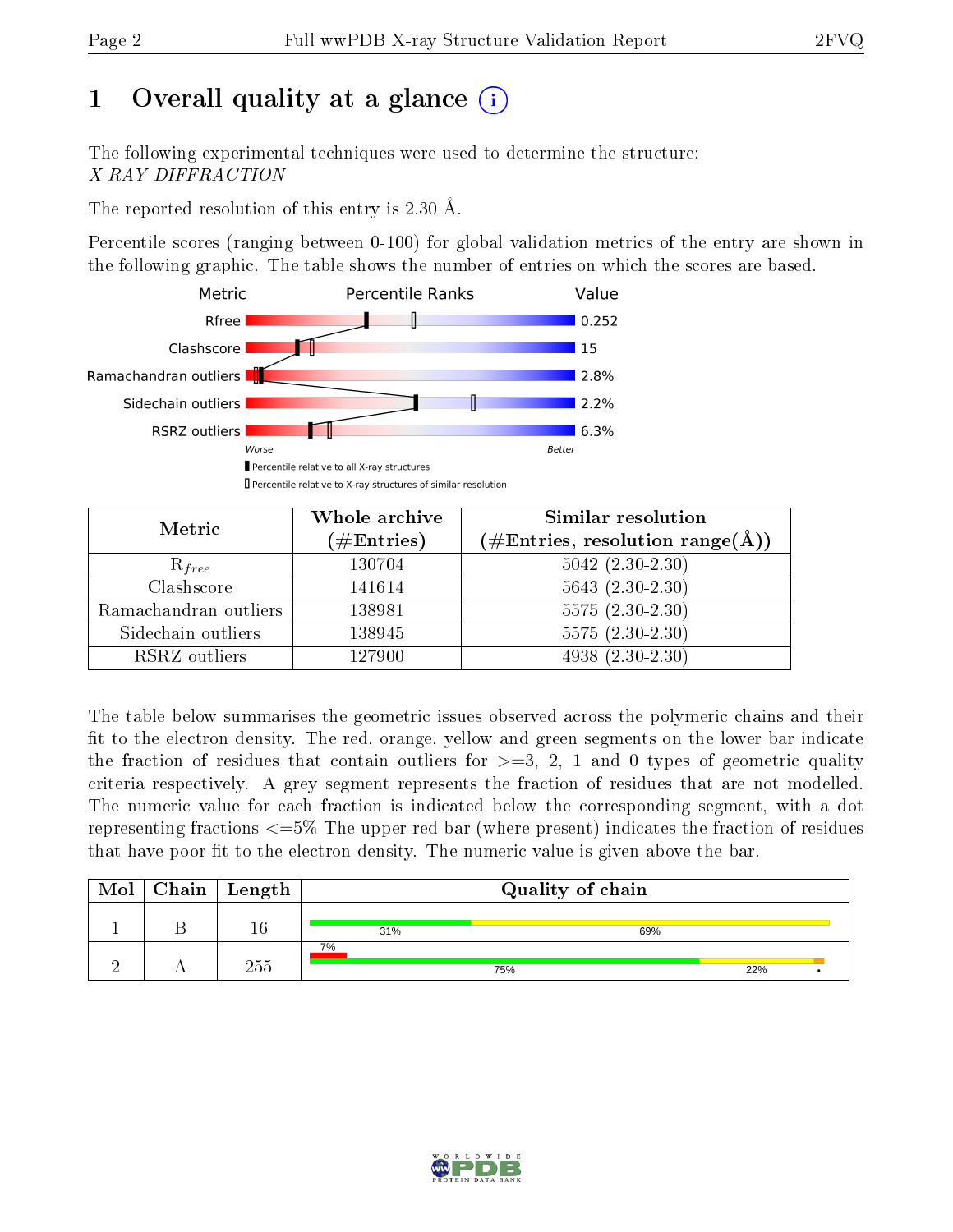# 2 Entry composition (i)

There are 3 unique types of molecules in this entry. The entry contains 2821 atoms, of which 0 are hydrogens and 0 are deuteriums.

In the tables below, the ZeroOcc column contains the number of atoms modelled with zero occupancy, the AltConf column contains the number of residues with at least one atom in alternate conformation and the Trace column contains the number of residues modelled with at most 2 atoms.

 Molecule 1 is a DNA chain called 5'-D(\*CP\*TP\*TP\*TP\*CP\*AP\*TP\*TP\*AP\*AP\*TP\*GP \* $AP*AP*AP*G$ -3'.

| Mol | Chain | Residues | $\rm{Atoms}$ |     |     |     |    | $\perp$ ZeroOcc $\perp$ | $\mid$ AltConf $\mid$ Trace |  |
|-----|-------|----------|--------------|-----|-----|-----|----|-------------------------|-----------------------------|--|
|     |       | 16       | Total<br>650 | 316 | 116 | 188 | 30 |                         |                             |  |

Molecule 2 is a protein called reverse transcriptase.

|  | Chain | Residues | Atoms |     |     |  | ⊢ZeroOcc∣ | $\vert$ AltConf $\vert$ | $\perp$ Trace |  |
|--|-------|----------|-------|-----|-----|--|-----------|-------------------------|---------------|--|
|  |       | 255      | Total |     |     |  |           |                         |               |  |
|  |       | 2041     |       | 356 | 367 |  |           |                         |               |  |

• Molecule 3 is water.

|  | $Mol$   Chain   Residues | Atoms               | ZeroOcc   AltConf |
|--|--------------------------|---------------------|-------------------|
|  |                          | Total O             |                   |
|  | 126                      | Total<br>196<br>126 |                   |

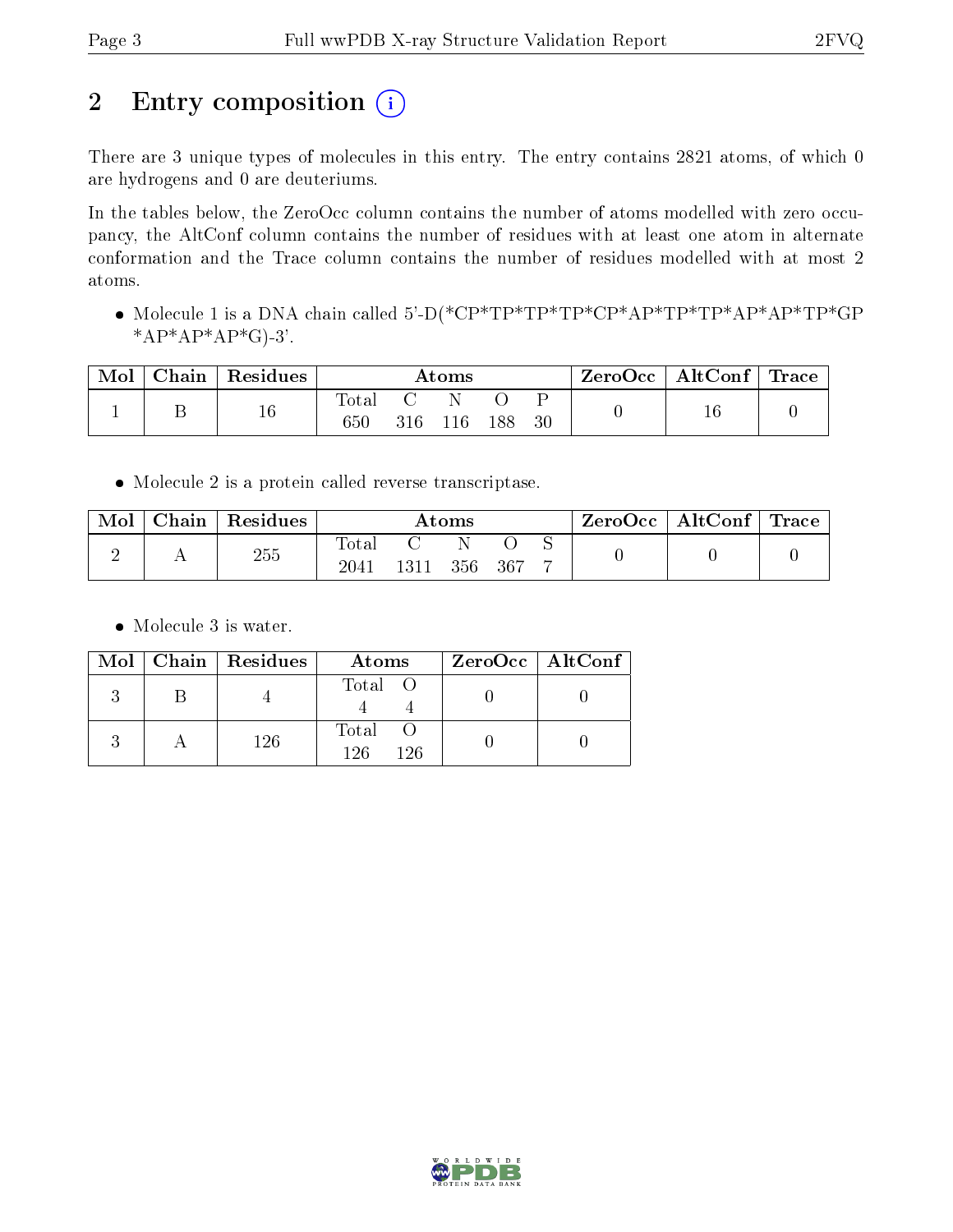# 3 Residue-property plots  $(i)$

These plots are drawn for all protein, RNA and DNA chains in the entry. The first graphic for a chain summarises the proportions of the various outlier classes displayed in the second graphic. The second graphic shows the sequence view annotated by issues in geometry and electron density. Residues are color-coded according to the number of geometric quality criteria for which they contain at least one outlier: green  $= 0$ , yellow  $= 1$ , orange  $= 2$  and red  $= 3$  or more. A red dot above a residue indicates a poor fit to the electron density (RSRZ  $> 2$ ). Stretches of 2 or more consecutive residues without any outlier are shown as a green connector. Residues present in the sample, but not in the model, are shown in grey.

• Molecule 1: 5'-D(\*CP\*TP\*TP\*TP\*CP\*AP\*TP\*TP\*AP\*AP\*TP\*GP\*AP\*AP\*AP\*G)-3'



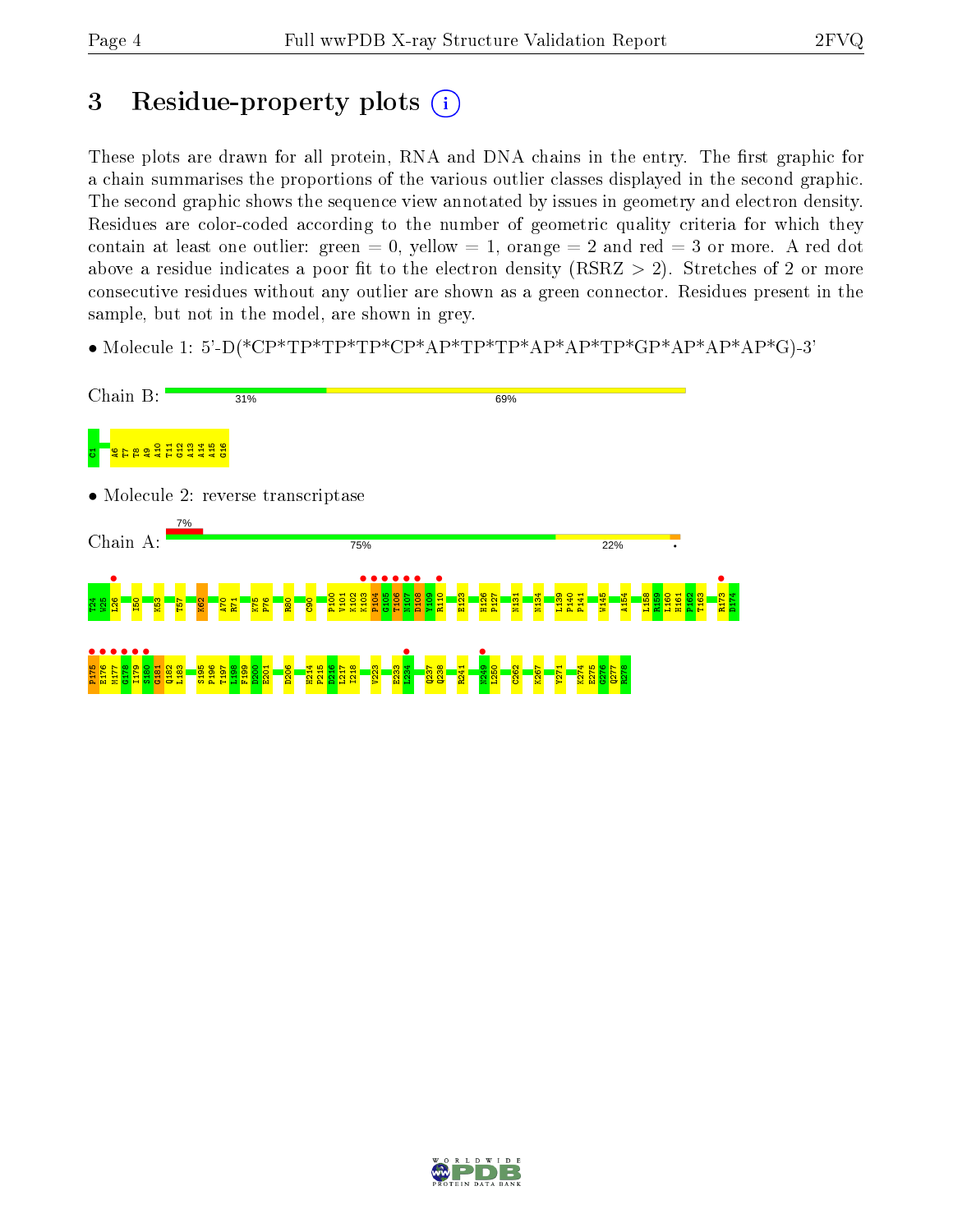# 4 Data and refinement statistics  $(i)$

| Property                                                         | Value                                              | Source                       |
|------------------------------------------------------------------|----------------------------------------------------|------------------------------|
| Space group                                                      | P 21 21 2                                          | Depositor                    |
| Cell constants                                                   | 145.87Å 46.79Å<br>$55.12\text{\AA}$                | Depositor                    |
| a, b, c, $\alpha$ , $\beta$ , $\gamma$                           | $90.00^{\circ}$ $90.00^{\circ}$<br>$90.00^{\circ}$ |                              |
| Resolution $(A)$                                                 | 50.00<br>$-2.30$                                   | Depositor                    |
|                                                                  | $35.67 - 2.24$                                     | <b>EDS</b>                   |
| % Data completeness                                              | (Not available) $(50.00-2.30)$                     | Depositor                    |
| (in resolution range)                                            | $94.7(35.67-2.24)$                                 | <b>EDS</b>                   |
| $R_{merge}$                                                      | (Not available)                                    | Depositor                    |
| $\mathrm{R}_{sym}$                                               | (Not available)                                    | Depositor                    |
| $\langle I/\sigma(I) \rangle^{-1}$                               | $3.07$ (at 2.24Å)                                  | $\overline{\text{X}}$ triage |
| Refinement program                                               | $CNS$ 1.0                                          | Depositor                    |
| $R, R_{free}$                                                    | $0.236$ , $0.263$                                  | Depositor                    |
|                                                                  | 0.224,<br>0.252                                    | DCC                          |
| $R_{free}$ test set                                              | 833 reflections $(4.51\%)$                         | wwPDB-VP                     |
| Wilson B-factor $(A^2)$                                          | 33.0                                               | Xtriage                      |
| Anisotropy                                                       | 0.066                                              | Xtriage                      |
| Bulk solvent $k_{sol}(\text{e}/\text{A}^3), B_{sol}(\text{A}^2)$ | 0.30, 40.2                                         | <b>EDS</b>                   |
| L-test for twinning <sup>2</sup>                                 | $< L >$ = 0.49, $< L^2 >$ = 0.32                   | Xtriage                      |
| Estimated twinning fraction                                      | No twinning to report.                             | $\overline{\text{X}}$ triage |
| $\overline{F_o}, \overline{F_c}$ correlation                     | 0.92                                               | <b>EDS</b>                   |
| Total number of atoms                                            | 2821                                               | wwPDB-VP                     |
| Average B, all atoms $(A^2)$                                     | 45.0                                               | wwPDB-VP                     |

Xtriage's analysis on translational NCS is as follows: The largest off-origin peak in the Patterson function is  $7.44\%$  of the height of the origin peak. No significant pseudotranslation is detected.

<sup>&</sup>lt;sup>2</sup>Theoretical values of  $\langle |L| \rangle$ ,  $\langle L^2 \rangle$  for acentric reflections are 0.5, 0.333 respectively for untwinned datasets, and 0.375, 0.2 for perfectly twinned datasets.



<span id="page-4-1"></span><span id="page-4-0"></span><sup>1</sup> Intensities estimated from amplitudes.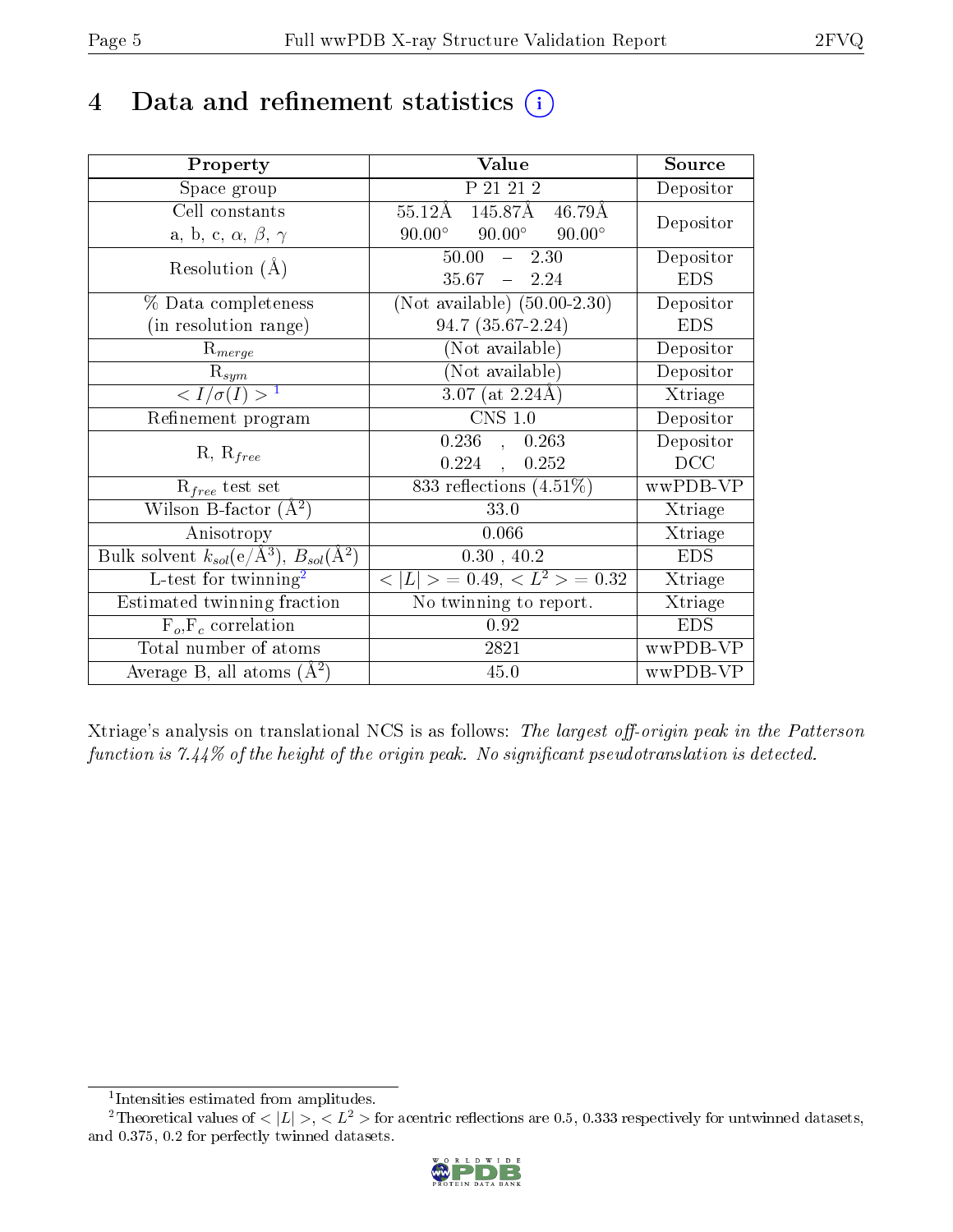# 5 Model quality  $(i)$

## 5.1 Standard geometry  $(i)$

The Z score for a bond length (or angle) is the number of standard deviations the observed value is removed from the expected value. A bond length (or angle) with  $|Z| > 5$  is considered an outlier worth inspection. RMSZ is the root-mean-square of all Z scores of the bond lengths (or angles).

| Mol           | Chain |      | Bond lengths                 | Bond angles |                              |  |
|---------------|-------|------|------------------------------|-------------|------------------------------|--|
|               |       | RMSZ | $\vert \# \vert Z \vert > 5$ | RMSZ        | $\vert \# \vert Z \vert > 5$ |  |
|               | B     | 0.24 | 0/728                        | 0.66        | 0/1120                       |  |
| $\mathcal{D}$ |       | 0.37 | 0/2097                       | 0.62        | 0/2858                       |  |
| AĦ            | Αll   | 0.34 | 0/2825                       | 0.63        | 0/3978                       |  |

There are no bond length outliers.

There are no bond angle outliers.

There are no chirality outliers.

There are no planarity outliers.

## 5.2 Too-close contacts  $(i)$

In the following table, the Non-H and H(model) columns list the number of non-hydrogen atoms and hydrogen atoms in the chain respectively. The H(added) column lists the number of hydrogen atoms added and optimized by MolProbity. The Clashes column lists the number of clashes within the asymmetric unit, whereas Symm-Clashes lists symmetry related clashes.

|  |      |      |     | Mol   Chain   Non-H   H(model)   H(added)   Clashes   Symm-Clashes |
|--|------|------|-----|--------------------------------------------------------------------|
|  | 650  | 368  | -26 |                                                                    |
|  | 2041 | 2056 |     |                                                                    |
|  | 126  |      |     |                                                                    |
|  |      |      |     |                                                                    |
|  | 2821 | 9494 |     |                                                                    |

The all-atom clashscore is defined as the number of clashes found per 1000 atoms (including hydrogen atoms). The all-atom clashscore for this structure is 15.

All (75) close contacts within the same asymmetric unit are listed below, sorted by their clash magnitude.

| Atom-1           | Atom-2           | Interatomic<br>distance $(A)$ | Clash<br>overlap $(A)$ |  |
|------------------|------------------|-------------------------------|------------------------|--|
| 1:B:14[A]:DA:H1' | 1:B:15[A]:DA:H5" | -62                           | 0.80                   |  |



Continued on next page...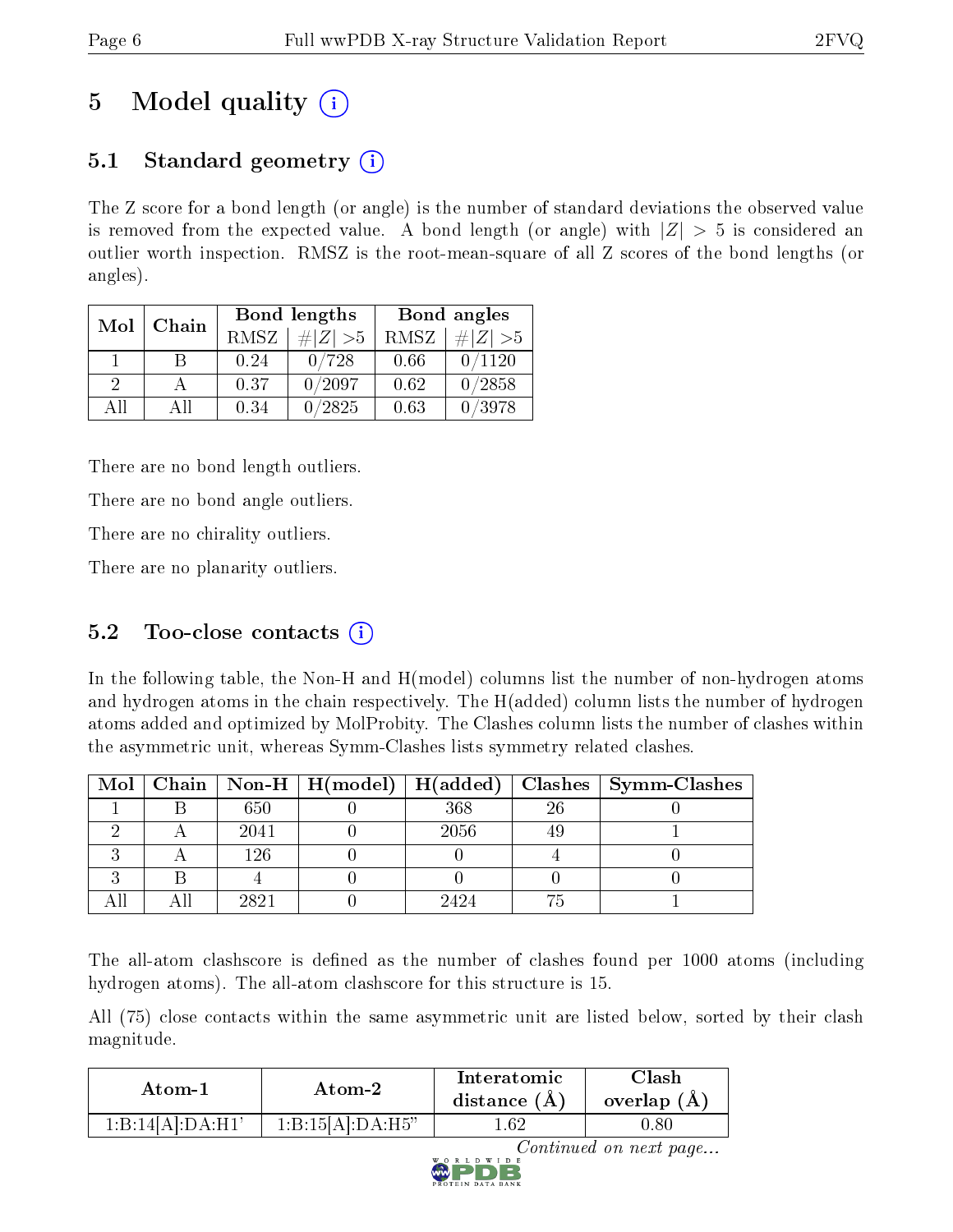| Commuca from previous page         |                              | Interatomic       | Clash         |  |
|------------------------------------|------------------------------|-------------------|---------------|--|
| Atom-1                             | Atom-2                       | distance $(A)$    | overlap $(A)$ |  |
| 2:A:206:ASP:HB3                    | 2:A:250:LEU:HD13             | 1.62              | 0.79          |  |
| 2:A:161:HIS:HD2                    | 2:A:163:THR:H                | $\overline{1.30}$ | 0.78          |  |
| 2:A:104:PRO:HG2                    | 2:A:108:ASP:OD1              | 1.88              | 0.73          |  |
| 2:A:140:PRO:HD2                    | 2:A:218:ILE:HD13             | 1.70              | 0.73          |  |
| 1:B:9[A]:DA:H1'                    | 1:B:10[A]:DA:H5"             | 1.74              | 0.70          |  |
| 1:B:14[A]:DA:H2"                   | 1:B:15[A]:DA:H5'             | 1.74              | 0.69          |  |
| 2:A:233:GLU:O                      | 2:A:237:GLN:HG3              | 1.92              | 0.68          |  |
| 2:A:102:LYS:HD2                    | 2:A:106:THR:HA               | 1.74              | 0.68          |  |
| 1:B:13[B]:DA:H2"                   | 1:B:14[B]:DA:OP2             | 1.93              | 0.66          |  |
| 2:A:274:LYS:HG2                    | 2:A:275:GLU:HG3              | 1.78              | 0.65          |  |
| 1:B:9[B]:DA:H1'                    | 1:B:10[B]:DA:H5"             | 1.80              | 0.64          |  |
| 2:A:161:HIS:CD2                    | 2:A:163:THR:H                | 2.13              | 0.64          |  |
| 2:A:26:LEU:HD23                    | 2:A:26:LEU:O                 | 1.98              | 0.63          |  |
| 2:A:70:ALA:HB1                     | 2:A:100:PRO:HB3              | 1.81              | 0.62          |  |
| 2:A:173:ARG:HA                     | 2:A:173:ARG:HE               | 1.64              | 0.61          |  |
| 2:A:103:LYS:HE3                    | 2:A:110:ARG:NH2              | 2.16              | 0.60          |  |
| 2:A:179:ILE:HG22                   | 2:A:181:GLY:H                | 1.66              | 0.60          |  |
| 2:A:80:ARG:NH1                     | 3:A:402:HOH:O                | 2.35              | 0.60          |  |
| 2:A:140:PRO:HD2                    | 2:A:218:ILE:CD1              | 2.35              | $0.56\,$      |  |
| 2:A:179:ILE:HG12                   | 2:A:183:LEU:HD21             | 1.87              | 0.56          |  |
| 1:B:14[A]:DA:H2"                   | 1:B:15[A]:DA:C5'             | 2.36              | 0.55          |  |
| $2:A:131:A$ SN:HD21                | 2:A:134:ASN:ND2              | 2.05              | 0.55          |  |
| 1:B:9[A]:DA:C2'                    | 1:B:10[A]:DA:H5"             | 2.37              | 0.55          |  |
| 2:A:197:THR:O                      | 2:A:201:GLU:HG3              | 2.06              | 0.54          |  |
| 2:A:75:LYS:HB3                     | 2:A:76:PRO:HD3               | 1.90              | 0.53          |  |
| 1:B:10[B]:DA:H2"                   | 1:B:11[B]:DT:O5'             | 2.09              | 0.53          |  |
| 2:A:214:HIS:HB3                    | 2:A:217:LEU:HD12             | 1.91              | 0.52          |  |
| $1:B:9[B]\overline{.DA:C2'}$       | $1:B:10[B]:DA:\overline{H5}$ | 2.40              | 0.51          |  |
| 1:B:10[A]:DA:H2"                   | 1:B:11[A]:DT:O5'             | 2.10              | 0.51          |  |
| 1:B:9[A]:DA:C1'                    | 1:B:10[A]:DA:H5"             | 2.40              | $0.51\,$      |  |
| 2:A:267:LYS:HB2                    | 2:A:267:LYS:NZ               | $2.25\,$          | 0.51          |  |
| 2:A:102:LYS:HD2                    | 2:A:106:THR:CA               | 2.41              | 0.51          |  |
| 1:B:14[A]:DA:H1'                   | 1:B:15[A]:DA:C5'             | 2.37              | 0.49          |  |
| 2:A:173:ARG:HA                     | 2:A:173:ARG:NE               | 2.29              | 0.48          |  |
| 2:A:145:TRP:CH2                    | 2:A:233:GLU:HB2              | 2.49              | 0.48          |  |
| 1:B:9[A]:DA:H2"                    | 1:B:10[A]:DA:H5"             | 1.95              | 0.48          |  |
| 1:B:14[A]:DA:C1'                   | 1:B:15[A]:DA:H5"             | 2.39              | 0.47          |  |
| 2:A:71:ARG:NH1                     | 3:A:401:HOH:O                | 2.46              | 0.47          |  |
| 2:A:102:LYS:CE                     | 2:A:106:THR:HA               | 2.45              | 0.47          |  |
| 2:A:71:ARG:HD3                     | 3:A:334:HOH:O                | 2.14              | 0.47          |  |
| $2:A:102:\overline{\text{LYS:CD}}$ | 2:A:106:THR:HA               | 2.41              | 0.47          |  |

Continued from previous page.

Continued on next page...

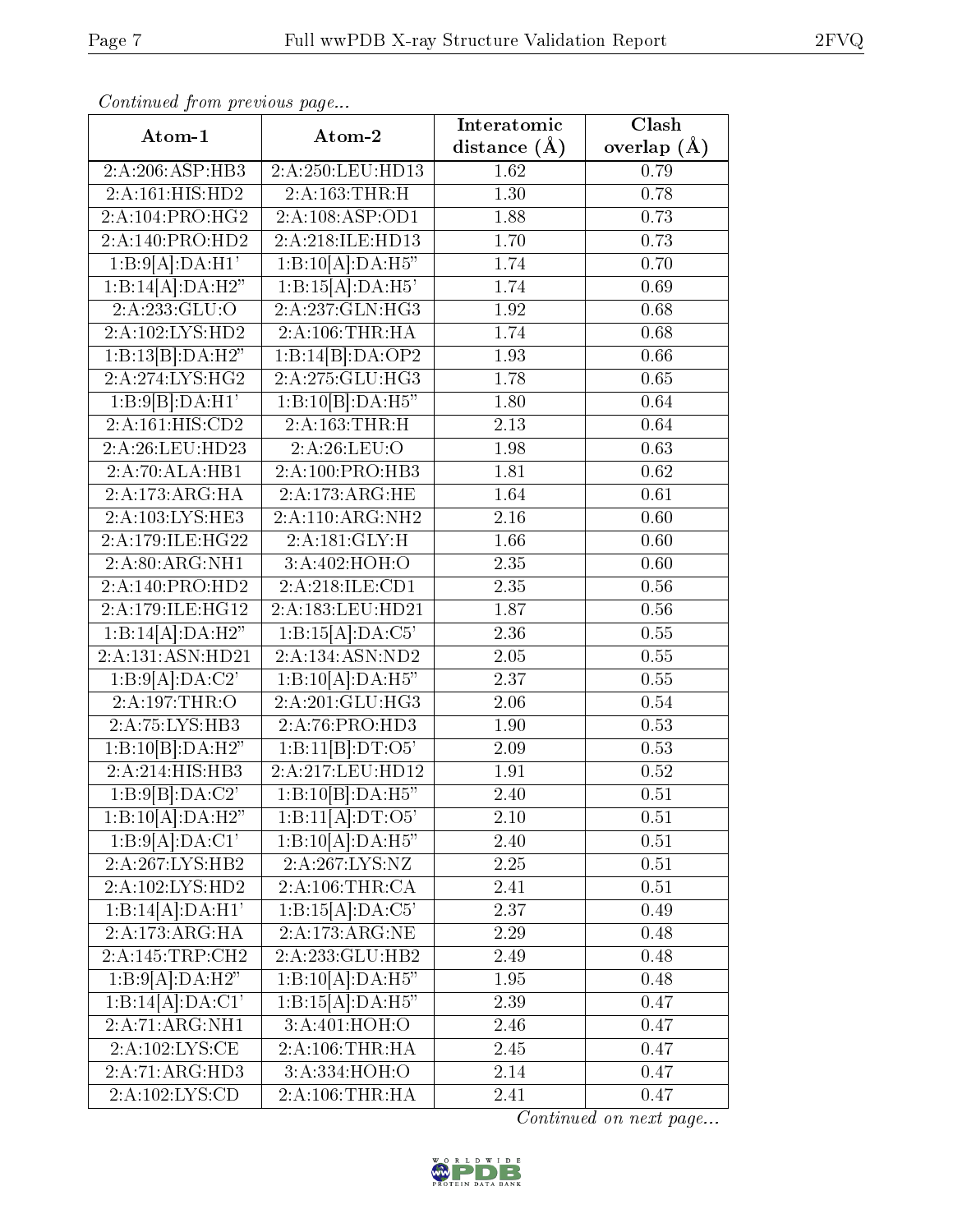|                  |                               | Interatomic      | $\overline{\text{Clash}}$ |
|------------------|-------------------------------|------------------|---------------------------|
| Atom-1           | Atom-2                        | distance $(\AA)$ | overlap $(\AA)$           |
| 2:A:179:ILE:N    | 2:A:179:ILE:HD12              | 2.29             | 0.47                      |
| 2:A:53:LYS:HA    | 2:A:123:GLU:OE2               | 2.16             | 0.46                      |
| 2:A:62:LYS:HG2   | 3:A:400:HOH:O                 | 2.15             | 0.46                      |
| 2:A:277:GLN:NE2  | 2:A:277:GLN:HA                | 2.30             | 0.46                      |
| 2:A:158:LEU:HD11 | 2:A:199:PHE:HA                | 1.98             | 0.46                      |
| 1:B:9[B]:DA:CI'  | 1:B:10[B]:DA:H5"              | 2.45             | 0.46                      |
| 1:B:9[B]:DA:H2"  | 1:B:10[B]:DA:H5"              | 1.97             | 0.46                      |
| 1:B:8[A]:DT:H2"  | 1:B:9[A]:DA:OP2               | 2.16             | 0.46                      |
| 2:A:103:LYS:HB2  | 2:A:104:PRO:H <sub>D3</sub>   | 1.98             | 0.45                      |
| 1:B:11[B]:DT:H2" | 1:B:12[B]:DG:H8               | 1.81             | 0.44                      |
| 2:A:50:ILE:HD11  | 2:A:160:LEU:HD21              | 1.99             | 0.44                      |
| 2:A:101:VAL:O    | 2:A:110:ARG:HG2               | 2.18             | 0.43                      |
| 1:B:13[A]:DA:H2" | 1:B:14[A]:DA:OP2              | 2.17             | 0.43                      |
| 2:A:140:PRO:HA   | 2:A:141:PRO:HD3               | 1.89             | 0.43                      |
| 2:A:274:LYS:O    | $2:A:277:GLN:H\overline{G2}$  | 2.19             | 0.42                      |
| 1:B:11[A]:DT:H2" | 1:B:12[A]:DG:H8               | 1.84             | 0.42                      |
| 1:B:15[A]:DA:H2" | 1:B:16[A]:DG:C8               | 2.55             | 0.42                      |
| 2: A:90: CYS:O   | 2:A:182:GLN:HB2               | 2.20             | 0.42                      |
| 2:A:80:ARG:HG2   | 2:A:80:ARG:HH11               | 1.84             | 0.41                      |
| 1:B:6[B]:DA:H2"  | 1:B:7[B]:DT:O5'               | 2.21             | 0.41                      |
| 1:B:9[A]:DA:H2"  | $1:B:\overline{10[A]:DA:C5'}$ | 2.50             | 0.41                      |
| 2:A:214:HIS:N    | 2:A:215:PRO:HD3               | 2.36             | 0.41                      |
| 2:A:126:HIS:HA   | 2:A:127:PRO:H <sub>D3</sub>   | 1.91             | 0.41                      |
| 2:A:277:GLN:HE21 | 2:A:277:GLN:HA                | 1.85             | 0.41                      |
| 2:A:237:GLN:O    | 2:A:241:ARG:HG3               | 2.21             | 0.41                      |
| 1:B:14[A]:DA:C2' | 1:B:15[A]:DA:C5'              | 2.99             | 0.41                      |
| 2:A:139:LEU:C    | 2:A:139:LEU:HD23              | 2.41             | 0.40                      |
| 1:B:10[B]:DA:H8  | 1:B:10[B]:DA:H5'              | 1.85             | 0.40                      |
| 2:A:195:SER:HB2  | 2:A:196:PRO:HD3               | 2.03             | 0.40                      |
| 2:A:238:GLN:HA   | 2:A:241:ARG:HD2               | 2.03             | 0.40                      |
| 1:B:6[A]:DA:H2"  | $1:B:7[A]\overline{.DT:O5'}$  | 2.22             | 0.40                      |
| 2:A:131:ASN:ND2  | 2:A:134:ASN:ND2               | 2.70             | 0.40                      |
| 2:A:154:ALA:HB1  | 2:A:199:PHE:CE1               | 2.57             | 0.40                      |

Continued from previous page...

All (1) symmetry-related close contacts are listed below. The label for Atom-2 includes the symmetry operator and encoded unit-cell translations to be applied.

| Atom-1                                     | Atom-2                  | Interatomic<br>distance $(A)$ | $\gamma$ lash<br>overlap (A) |
|--------------------------------------------|-------------------------|-------------------------------|------------------------------|
| $2 \cdot A \cdot 271 \cdot TVR \cdot OH$ . | 2:A:271:TYR:OH[2<br>665 | $1.9-$                        | $\rm 0.23$                   |

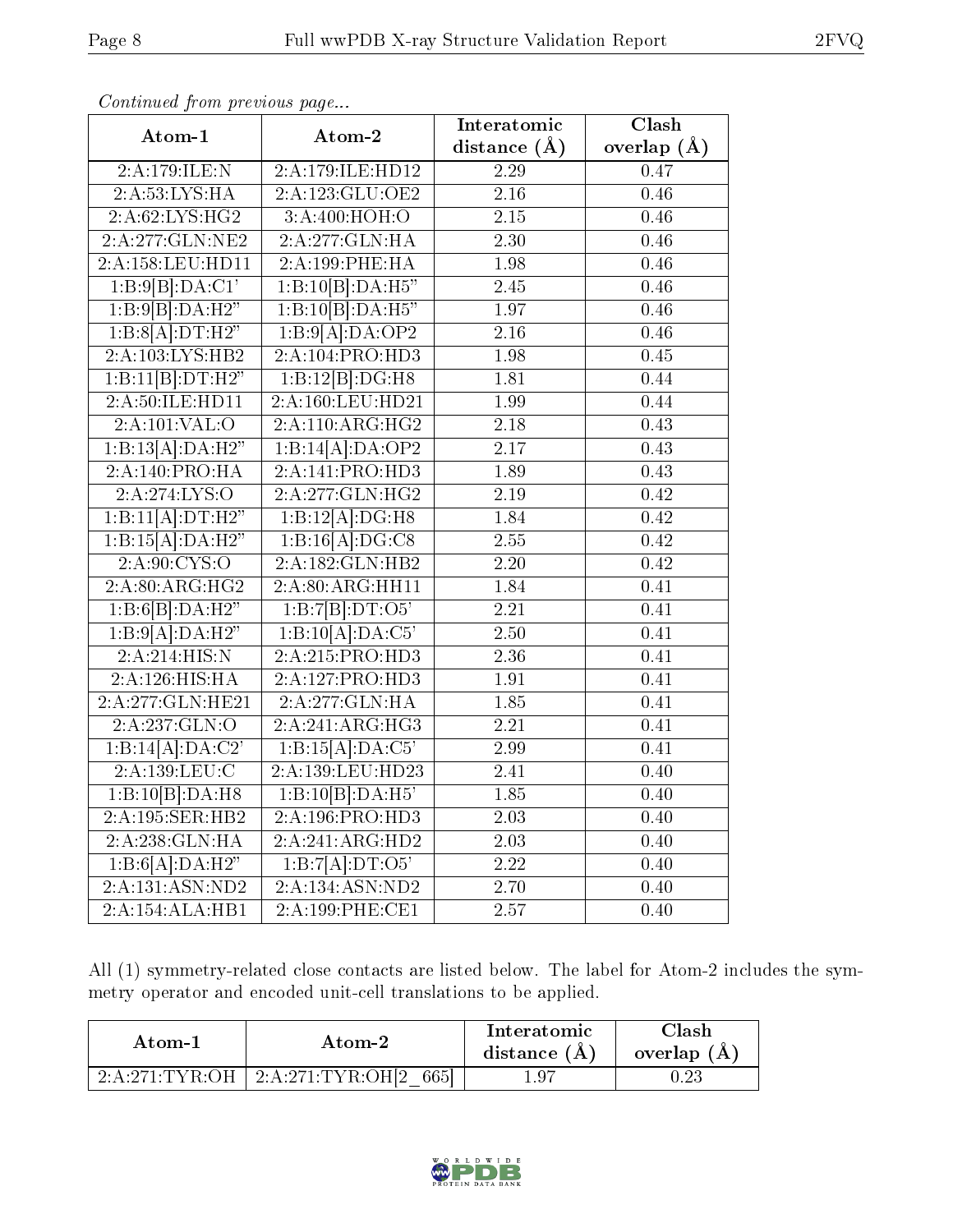## 5.3 Torsion angles (i)

### 5.3.1 Protein backbone  $(i)$

In the following table, the Percentiles column shows the percent Ramachandran outliers of the chain as a percentile score with respect to all X-ray entries followed by that with respect to entries of similar resolution.

The Analysed column shows the number of residues for which the backbone conformation was analysed, and the total number of residues.

| Mol   Chain | Analysed                                |  |         | $\lq$ Favoured   Allowed   Outliers   Percentiles |
|-------------|-----------------------------------------|--|---------|---------------------------------------------------|
|             | $253/255 (99\%)$   237 (94\%)   9 (4\%) |  | 7 (3\%) | $\boxed{5}$ $\boxed{3}$                           |

All (7) Ramachandran outliers are listed below:

| Mol            | Chain | Res | <b>Type</b>             |
|----------------|-------|-----|-------------------------|
| $\overline{2}$ |       | 108 | $\overline{\text{ASP}}$ |
| 2              |       | 175 | PRO                     |
| $\overline{2}$ |       | 262 | <b>CYS</b>              |
| 2              | A     | 106 | THR.                    |
| $\overline{2}$ |       | 223 | <b>VAL</b>              |
| $\overline{2}$ |       | 104 | PRO                     |
| 2              |       | 181 | GLY                     |

#### 5.3.2 Protein sidechains  $(i)$

In the following table, the Percentiles column shows the percent sidechain outliers of the chain as a percentile score with respect to all X-ray entries followed by that with respect to entries of similar resolution.

The Analysed column shows the number of residues for which the sidechain conformation was analysed, and the total number of residues.

| $\mid$ Mol $\mid$ Chain | Analysed                       | Rotameric   Outliers   Percentiles |          |    |
|-------------------------|--------------------------------|------------------------------------|----------|----|
|                         | $224/224$ (100\%)   219 (98\%) |                                    | $5(2\%)$ | 69 |

All (5) residues with a non-rotameric sidechain are listed below:

| Mol | Chain | Res | Type       |
|-----|-------|-----|------------|
|     |       | 57  | THR.       |
|     |       | 62  | LYS        |
|     |       | 175 | <b>PRO</b> |
|     |       | 176 | GLU        |

Continued on next page...

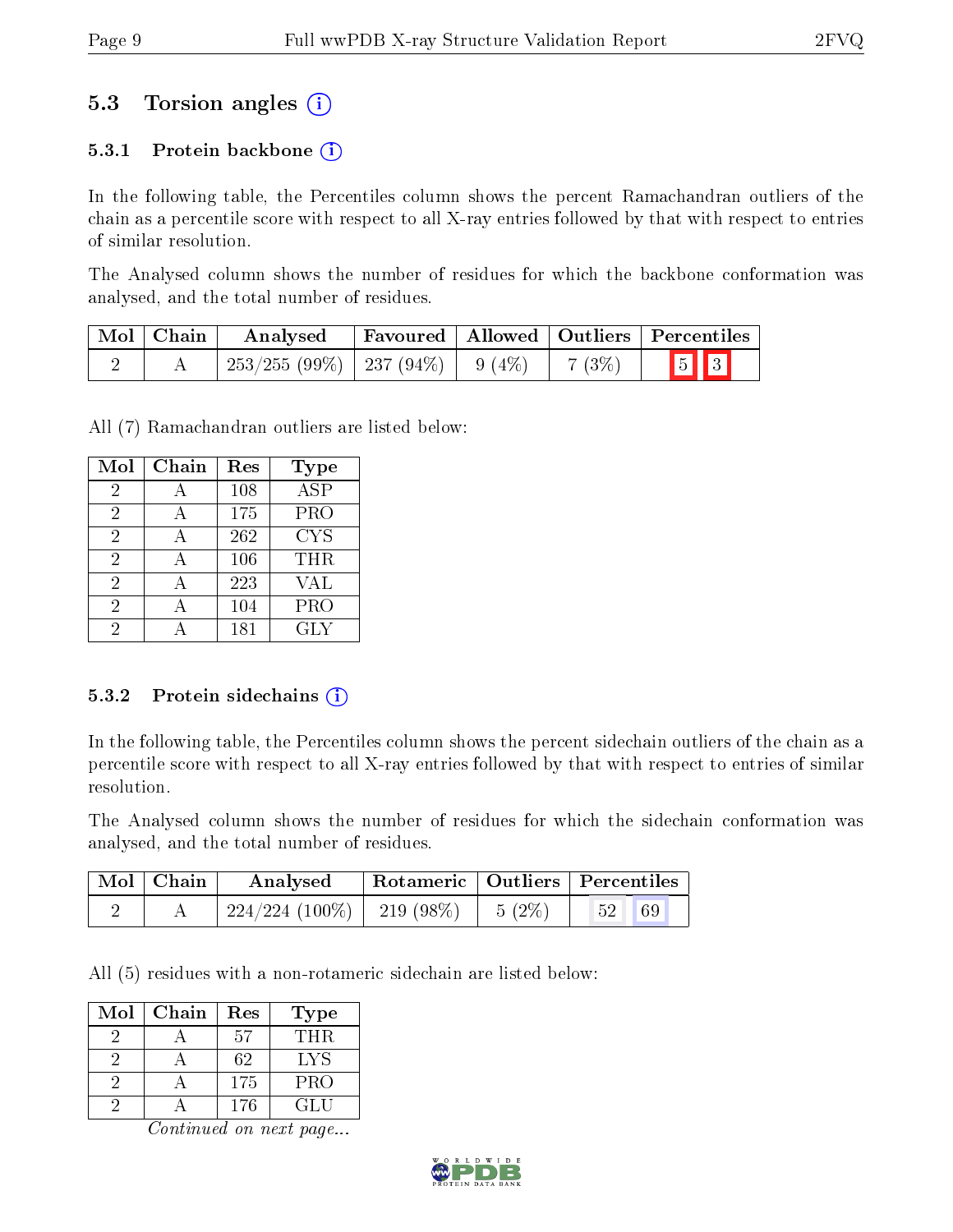Continued from previous page...

| M | Chain   Res | рe |
|---|-------------|----|
|   |             |    |

Some sidechains can be flipped to improve hydrogen bonding and reduce clashes. All (13) such sidechains are listed below:

| Mol            | ${\rm Chain}$             | Res     | $_{\rm Type}$ |
|----------------|---------------------------|---------|---------------|
| $\overline{2}$ | А                         | 31      | <b>GLN</b>    |
| $\overline{2}$ | А                         | 77      | HIS           |
| $\overline{2}$ | А                         | 84      | <b>GLN</b>    |
| $\overline{2}$ | А                         | 134     | <b>ASN</b>    |
| $\overline{2}$ | $\boldsymbol{\mathrm{A}}$ | 144     | <b>GLN</b>    |
| $\overline{2}$ | А                         | 161     | <b>HIS</b>    |
| $\overline{2}$ | А                         | 190     | <b>GLN</b>    |
| $\overline{2}$ | А                         | 213     | <b>GLN</b>    |
| $\overline{2}$ | А                         | 214     | HIS           |
| $\overline{2}$ | А                         | 237     | GLN           |
| $\overline{2}$ | А                         | 245     | GLN           |
| $\overline{2}$ | Α                         | 249     | <b>ASN</b>    |
| $\overline{2}$ |                           | $277\,$ | $_{\rm GLN}$  |

#### 5.3.3 RNA (i)

There are no RNA molecules in this entry.

### 5.4 Non-standard residues in protein, DNA, RNA chains (i)

There are no non-standard protein/DNA/RNA residues in this entry.

### 5.5 Carbohydrates  $(i)$

There are no carbohydrates in this entry.

### 5.6 Ligand geometry  $(i)$

There are no ligands in this entry.

### 5.7 [O](https://www.wwpdb.org/validation/2017/XrayValidationReportHelp#nonstandard_residues_and_ligands)ther polymers (i)

There are no such residues in this entry.

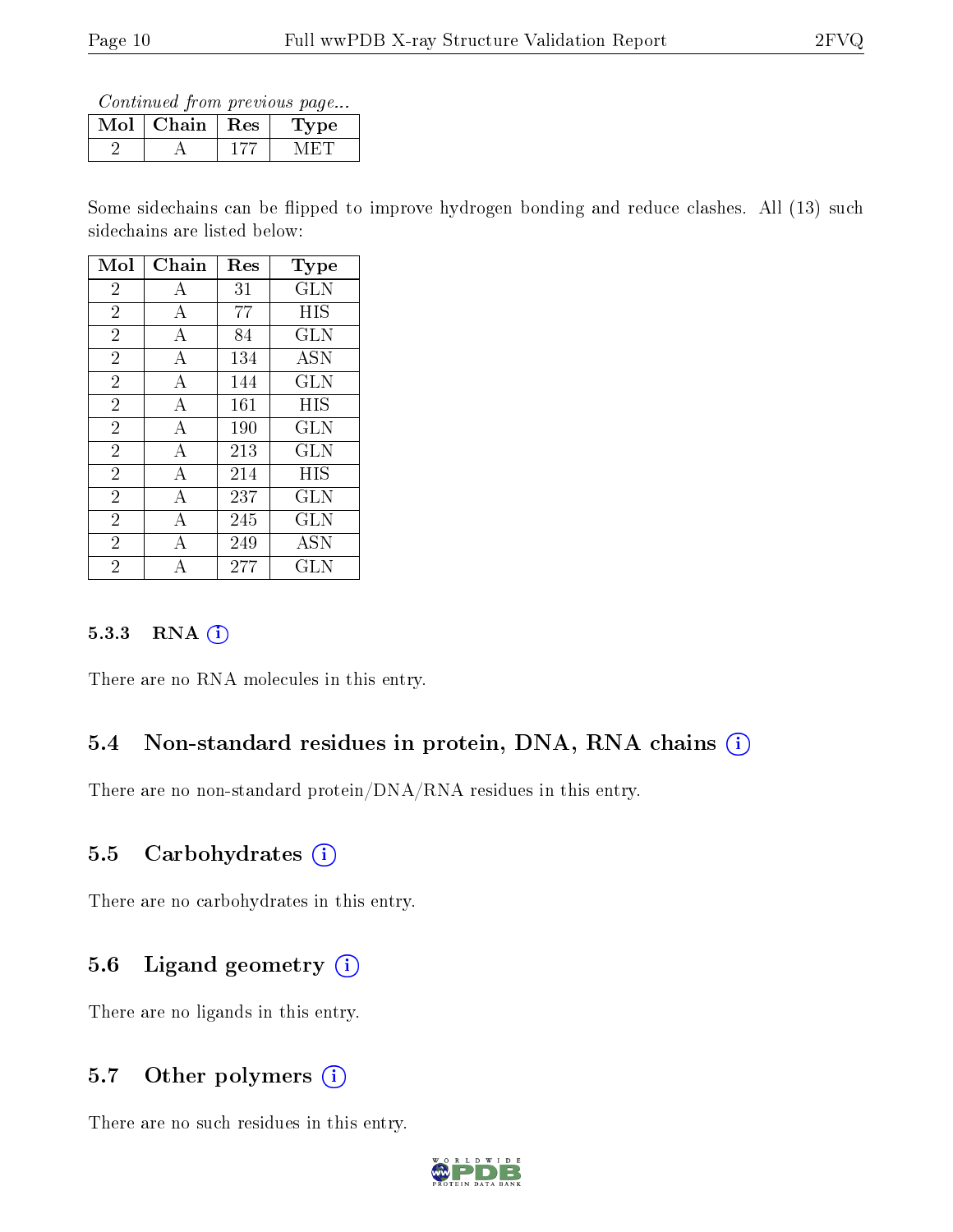## 5.8 Polymer linkage issues (i)

There are no chain breaks in this entry.

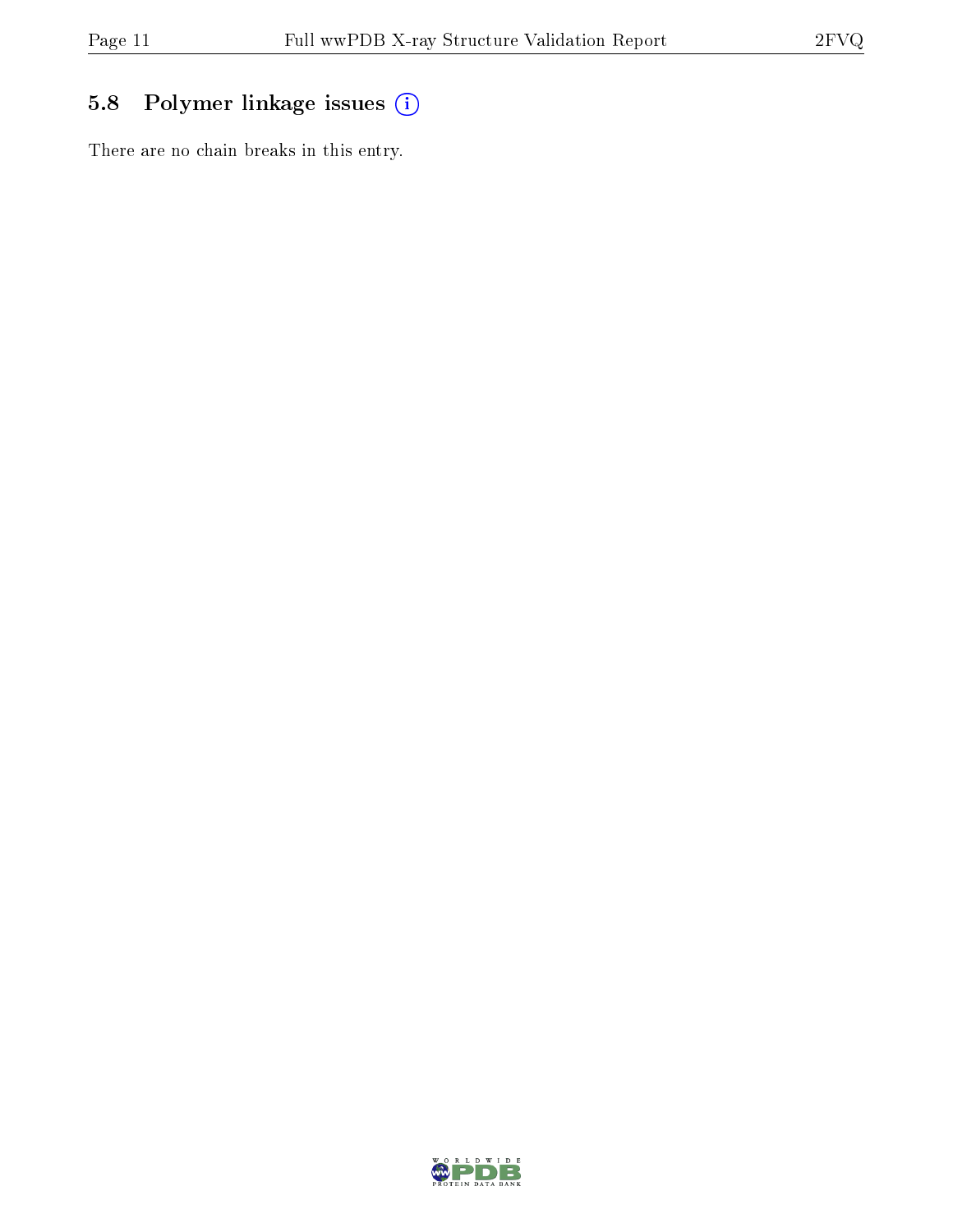# 6 Fit of model and data  $(i)$

## 6.1 Protein, DNA and RNA chains  $(i)$

In the following table, the column labelled  $#RSRZ> 2'$  contains the number (and percentage) of RSRZ outliers, followed by percent RSRZ outliers for the chain as percentile scores relative to all X-ray entries and entries of similar resolution. The OWAB column contains the minimum, median,  $95<sup>th</sup>$  percentile and maximum values of the occupancy-weighted average B-factor per residue. The column labelled ' $Q< 0.9$ ' lists the number of (and percentage) of residues with an average occupancy less than 0.9.

| Mol | Chain | Analysed         | ${ <\hspace{-1.5pt}{\mathrm{RSRZ}} \hspace{-1.5pt}>}$ | $\#\text{RSRZ}\text{>2}$            | $OWAB(A^2)$     | $\mathrm{Q}{<}0.9$ |
|-----|-------|------------------|-------------------------------------------------------|-------------------------------------|-----------------|--------------------|
|     |       | $16/16$ (100\%)  | 0.28                                                  | $0$ 100 100                         | 36, 63, 75, 77  |                    |
|     |       | $255/255(100\%)$ | 0.51                                                  | $17(6\%)$ 17<br>$\blacksquare$ 123  | 13, 33, 83, 108 |                    |
| All | All   | $271/271(100\%)$ | 0.50                                                  | 17 $(6\%)$<br>20 <sup>1</sup><br>25 | 13, 35, 80, 108 |                    |

All (17) RSRZ outliers are listed below:

| Mol            | Chain              | Res | Type       | $_{\rm RSRZ}$ |
|----------------|--------------------|-----|------------|---------------|
| $\overline{2}$ | A                  | 177 | MET        | 10.5          |
| $\overline{2}$ | $\overline{A}$     | 107 | ASN        | 9.5           |
| $\overline{2}$ | $\overline{A}$     | 178 | <b>GLY</b> | 7.4           |
| $\overline{2}$ | $\bf{A}$           | 106 | THR        | 7.3           |
| $\overline{2}$ | $\boldsymbol{A}$   | 105 | $\rm GLY$  | 6.8           |
| $\overline{2}$ | $\overline{A}$     | 179 | ILE        | 5.3           |
| $\overline{2}$ | $\boldsymbol{A}$   | 176 | GLU        | 4.5           |
| $\overline{2}$ | $\boldsymbol{A}$   | 108 | ASP        | 4.3           |
| $\overline{2}$ | $\boldsymbol{A}$   | 104 | PRO        | 3.5           |
| $\overline{2}$ | $\overline{A}$     | 175 | PRO        | 3.4           |
| $\sqrt{2}$     | $\boldsymbol{A}$   | 180 | SER        | 3.1           |
| $\overline{2}$ | $\overline{A}$     | 234 | LEU        | 2.9           |
| $\overline{2}$ | $\overline{A}$     | 103 | <b>LYS</b> | 2.8           |
| $\overline{2}$ | $\bf{A}$           | 26  | LEU        | 2.7           |
| $\overline{2}$ | $\overline{\rm A}$ | 173 | $\rm{ARG}$ | 2.4           |
| $\overline{2}$ | А                  | 249 | ASN        | 2.2           |
| $\overline{2}$ | А                  | 110 | $\rm{ARG}$ | 2.0           |

## 6.2 Non-standard residues in protein, DNA, RNA chains  $(i)$

There are no non-standard protein/DNA/RNA residues in this entry.